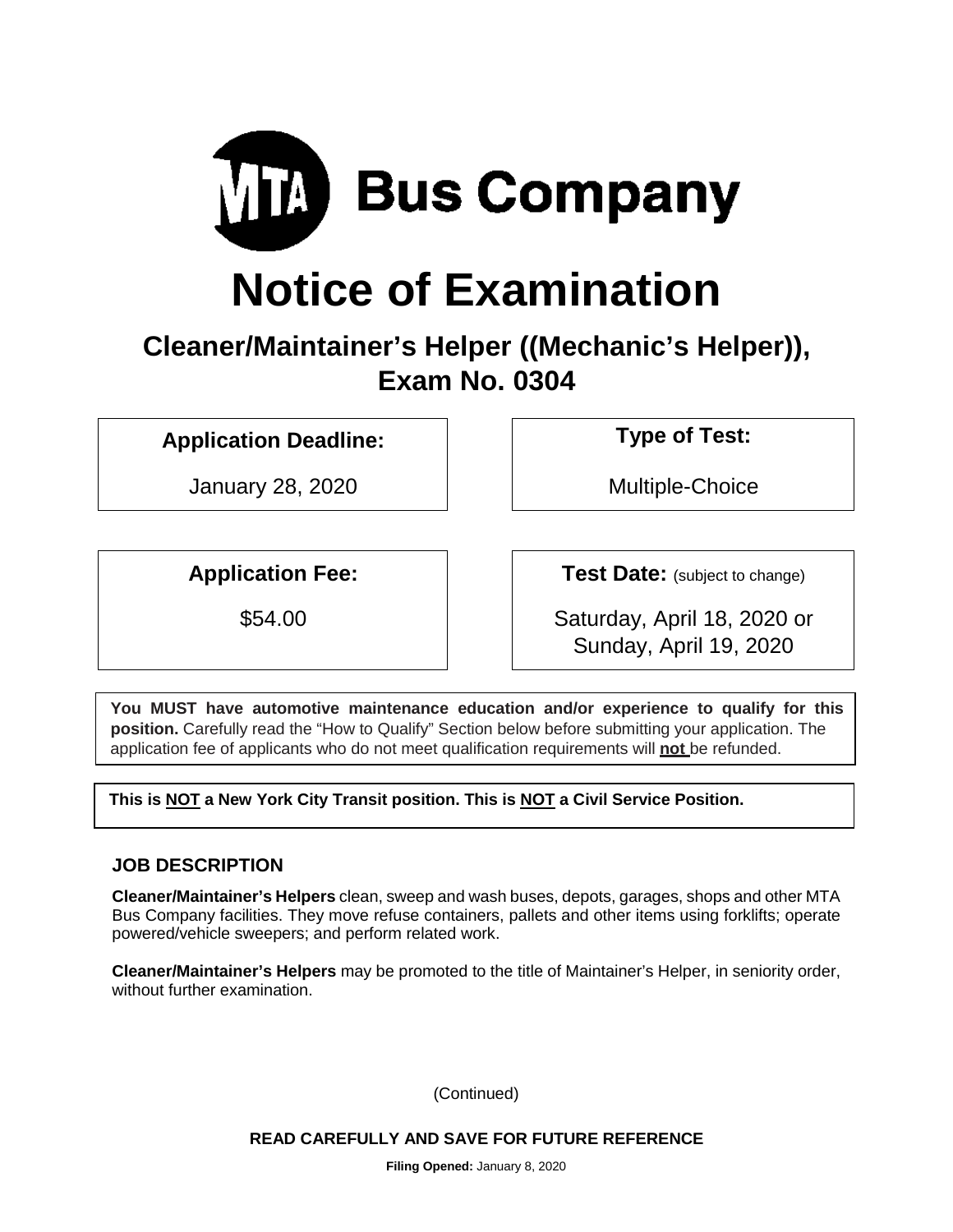# **JOB DESCRIPTION** (Continued)

Maintainer's Helpers assist in the maintenance, installation, inspection, testing, alteration and repair of buses and electromechanical equipment. They clean and lubricate bus parts; move bus parts and equipment using forklifts, hi-los, hoists, hand-trucks and conveyors; measure tire pressure and change flat tires; check and maintain fluid levels of engine oil, batteries, radiators and windshield washer reservoirs; fuel buses; drain waste oil; sandblast parts; drive buses and trucks; and perform related work.

Some of the physical activities performed and environmental conditions experienced are: working outdoors in all weather conditions; walking on slippery surfaces; reading gauges in dimly-lit areas; climbing and descending ladders; wearing required Personal Protective Equipment; using both hands to work overhead for extended periods of time; responding to audible signals, such as alarms, bells, horns, whistles; responding to visual signals; distinguishing colors; using manual equipment; and lifting and carrying heavy equipment.

**Special Working Conditions:** Cleaner/Maintainer's Helpers may be required to work various shifts, including nights, Saturdays, Sundays and holidays.

(This brief description does not include all of the duties of this position.)

# **SALARY AND BENEFITS**

The current minimum salary for Cleaner/Maintainer's Helper is \$17.32 per hour for a 40-hour work week increasing to \$28.87 in the sixth year of service. These rates are subject to change. The benefits of this position include, but are not limited to, night and weekend salary differentials, paid holidays, vacation and sick leave, a comprehensive medical plan and a pension plan.

#### **HOW TO QUALIFY**

**Education and Experience Requirements:** The experience requirement must be met **by the last day of the Application period**. The education requirements must be met **by June 30, 2020:**

- 1. Two years of full-time experience performing or assisting in the performance of inspections, installations, alterations, maintenance, testing or repairs of bus, truck, automotive, aircraft or marine vessel electro- mechanical components, including bodies, engines, transmissions, brakes, electrical or air conditioning systems, or related components or systems; or
- 2. Graduation from a vocational high school with a major course of study in automotive, aircraft or marine vessel maintenance or a closely related field; or
- 3. Graduation from a recognized trade school or technical school with a major course of study in auto- mechanics, aircraft or marine vessel maintenance or a closely related field, totaling at least 600 hours; or
- 4. An AAS degree or higher from an accredited college or university in auto-mechanics, aircraft or marine vessel maintenance or a closely related field.

The vocational high school, technical school, or trade school must be approved by a State's Department of Education or a recognized accrediting organization. The college or university must be accredited by regional, national, professional or specialized agencies recognized as accrediting bodies by the U.S. Secretary of Education, and by the Council for Higher Education Accreditation (CHEA).

(Continued)

#### **READ CAREFULLY AND SAVE FOR FUTURE REFERENCE**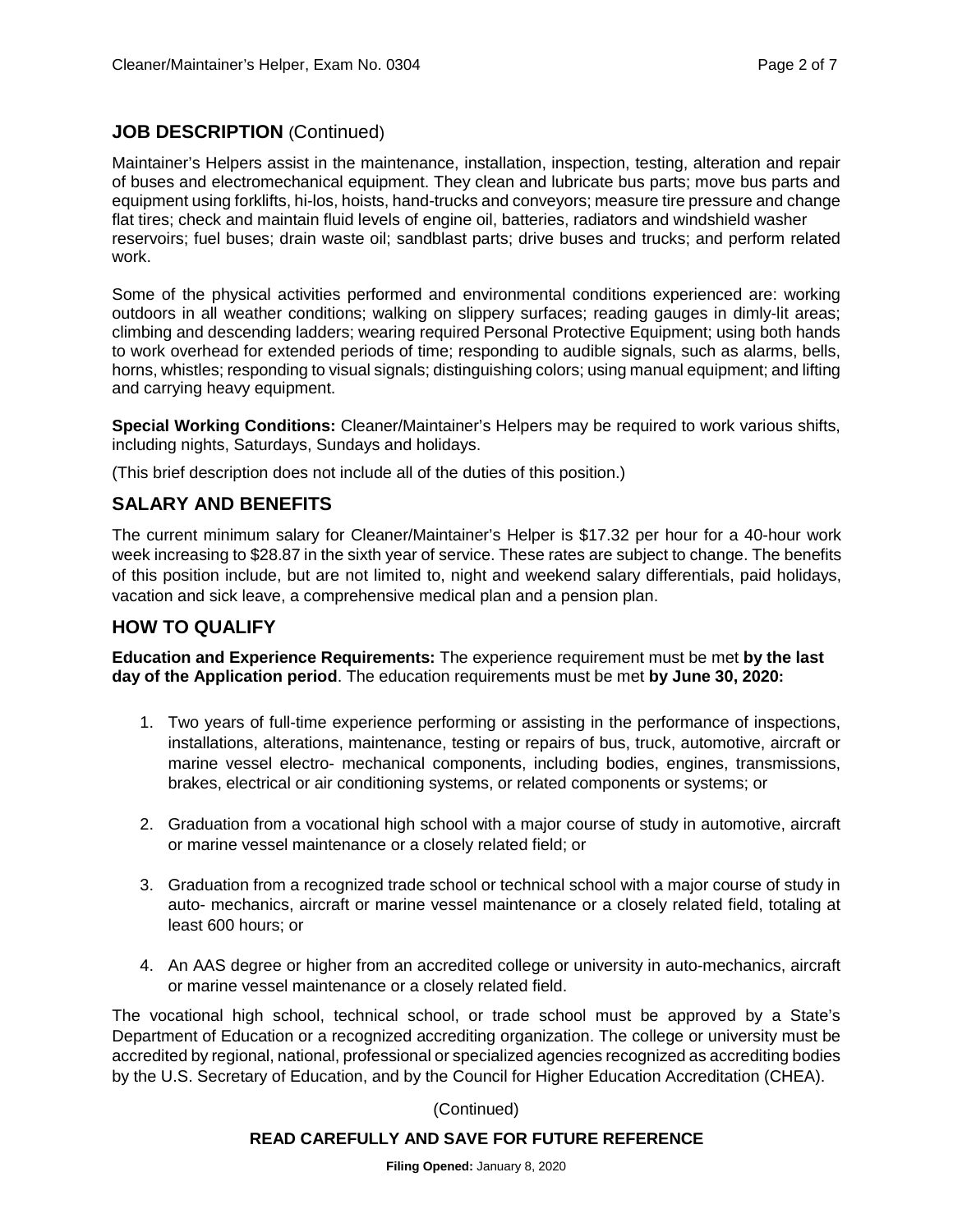### **HOW TO QUALIFY** (Continued)

You are responsible for determining whether you meet the qualification requirements for this examination prior to submitting the *Application*. You may be given the multiple-choice test before we determine if you meet the qualification requirements. If you are marked "Not Qualified," your *Application* fee will **not** be refunded and you will **not** receive a score.

#### **REQUIREMENTS TO BE APPOINTED**

**Driver License Requirement:** At the time of appointment, you must possess either:

- 1. A Class B Commercial Driver License (CDL) valid in the State of New York with a passenger endorsement and no disqualifying restrictions that would preclude the performance of the duties of this title; or
- 2. A Motor Vehicle Driver License valid in the State of New York and a Learner Permit for a Class B CDL valid in the State of New York with a passenger endorsement and no disqualifying restrictions.

If you qualify under "2" above, your appointment will be subject to the receipt of a Class B CDL valid in the State of New York with a passenger endorsement and no disqualifying restrictions at the end of a special training course in bus operation. If you fail to successfully complete the special training course in bus operation, including the receipt of a Class B CDL valid in the State of New York with a passenger endorsement and no disqualifying restrictions, your employment will be terminated. If you have serious moving violations, a license suspension or an accident record, you may be disqualified.

The Class B Commercial Driver License (CDL) with a passenger endorsement and no disqualifying restrictions must be maintained for the duration of your employment in the title. Such license and/or Learner Permit must not include any restrictions which would preclude the performance of Cleaner/Maintainer's Helper work.

**Commercial Motor Vehicle Driving Experience in the Military or New York National Guard**: If you are an active member or former member (discharged in the past year) of the military or New York National Guard and have experience driving a Commercial Motor Vehicle in the military or New York National Guard, you may be eligible for a waiver of the New York State commercial driving skills test through the New York State Department of Motor Vehicles. If you believe that you may be eligible for this waiver, you must apply for the waiver through the New York State Department of Motor Vehicles.

**Medical Requirement:** Medical guidelines have been established for the position of Cleaner/Maintainer's Helper. You will be examined to determine whether you can perform the essential functions of the position. Where appropriate, a reasonable accommodation will be provided for a person with a disability to enable him or her to perform the essential functions of the job.

**Drug Screening Requirement:** You must pass a drug screening in order to be appointed, and if appointed, you will be subject to random drug and alcohol tests for the duration of your employment. Additionally, if you have tested positive on a drug or alcohol test or had a refusal to test during preemployment or while employed by a Federal DOT-regulated employer during the applicable period, you must have completed the Substance Abuse Professional (SAP) evaluation, referral and education/treatment process required by federal law in order to be appointed to this safety-sensitive position.

**Residency:** New York City residency is not required for this position.

(Continued)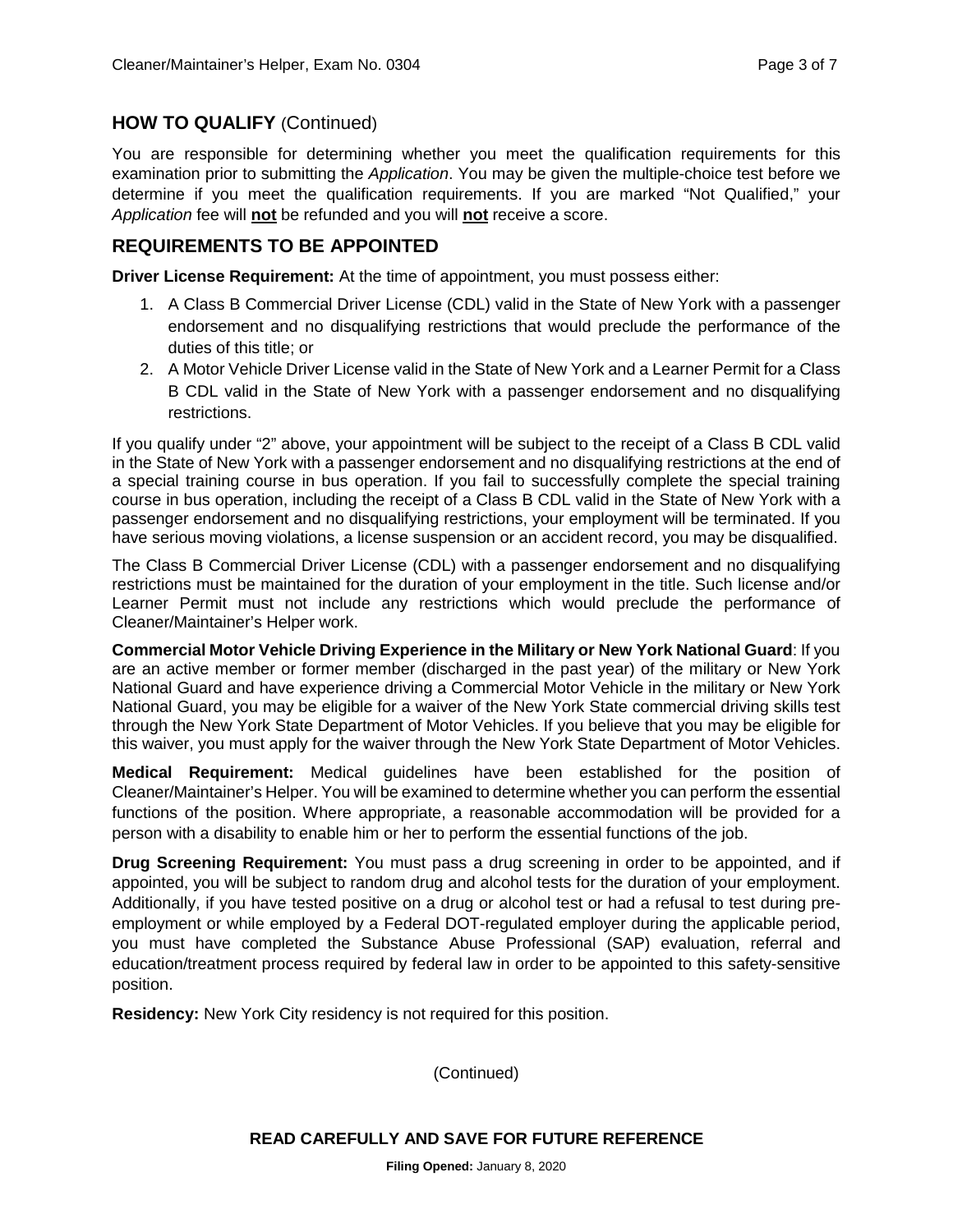# **REQUIREMENTS TO BE APPOINTED** (Continued)

**English Requirement:** You must be able to understand and be understood in English to perform the duties and responsibilities of the position.

**Proof of Identity:** Under the Immigration Reform and Control Act of 1986, you must be able to prove your identity and your right to obtain employment in the United States prior to employment with MTA Bus Company.

# **HOW TO OBTAIN AN APPLICATION**

During the application period, the application and other required forms for this examination will be attached to this Notice of Examination. Additional copies may be obtained during the application period at http://mta.info/nyct/hr/appexam.htm, or you may obtain a printed copy in person at the MTA Exam Information Center, as indicated below. Computers with internet access are available on a limited basis at branches of the New York Public Library, the Brooklyn Public Library and the Queens Library to patrons with a valid library card.

**MTA Exam Information Center:** Open Monday through Friday, from 9 AM to 3 PM, in the lobby at 180 Livingston Street, Brooklyn, New York. Directions: take the A, C, F or R trains to the Jay Street-Metro Tech Station, or the 2, 3, or the G train to the Hoyt Street Station. The MTA Exam Information Center will be closed on Monday, January 20, 2020 in observance of Martin Luther King Jr. Day.

#### **REQUIRED FORMS**

- 1. **Application:** Make sure that you follow all instructions included with your *Application*, including payment of fee. Save a copy of the instructions for future reference.
- 2. **Education and Experience Test Paper:** Write your social security number in the box at the top of the cover page, and the examination title and number in the box provided. This form must be filled out completely and in detail for you to receive your proper rating. Keep a copy of your completed Education and Experience Test Paper for your records.
- 3. **Foreign Education Fact Sheet (required only if you need credit for your foreign education for this examination):** If you were educated outside the United States, you must have your foreign education evaluated to determine its equivalence to education obtained in the United States. The services that are approved to make this evaluation, as well as instructions on how to submit this evaluation are listed in the *Foreign Education Fact Sheet* included with your application packet. When you contact the evaluation service, ask for a "document-by-document" (general) evaluation of your foreign education. Your foreign education evaluation **must** be submitted directly to NYC Transit's Examinations Unit by the service completing the evaluation. Foreign education evaluations received directly from applicants will **not** be accepted. You can also access the *Foreign Education Fact Sheet* on our website at http://web.mta.info/nyct/hr/forms\_instructions.htm.

**Note:** If you have earned a higher-level degree in the United States that supersedes the level of education required to meet the qualification requirements, you do not need to submit a foreign education evaluation. However, you must indicate that you have completed the higherlevel degree in the United States; proof of acceptance into an academic program or school is not sufficient to determine satisfactory equivalency.

(Continued)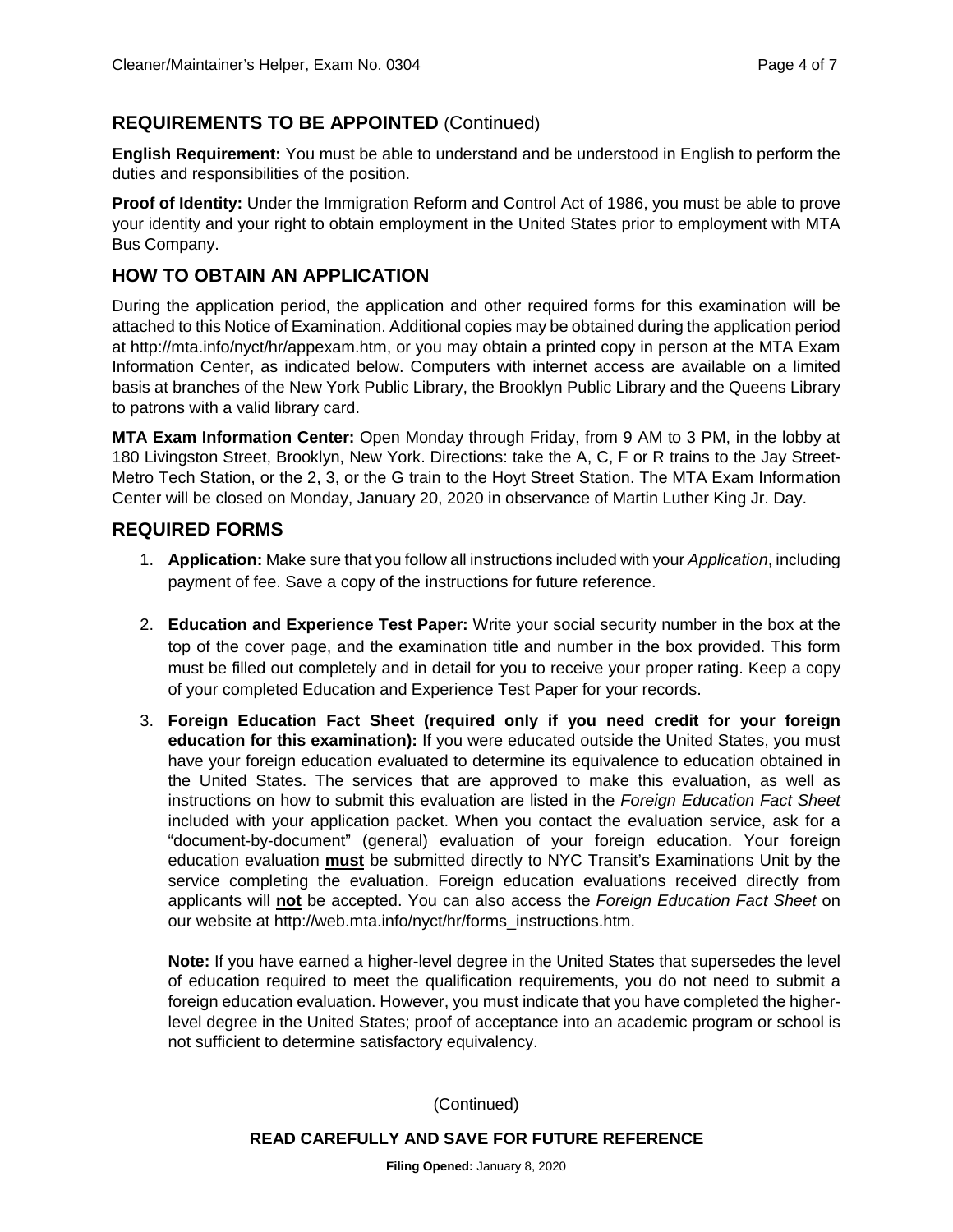# **HOW TO SUBMIT AN APPLICATION AND PAY THE APPLICATION FEE**

If you believe you meet the requirements in the "How to Qualify" section, you **must** apply by mail. MTA New York City Transit will **not** accept *Applications* in person.

#### **Applications by mail must:**

- 1. Include all of the required forms, as indicated in the "Required Forms" section above.
- 2. Be postmarked by the last day of the application period.
- 3. Be mailed to the address in the "Correspondence" section of this notice.
- 4. Include the appropriate fee in the form of a money order.

#### **The Money Order (Postal Money Order preferred) must:**

- 1. Be made payable to MTA New York City Transit.
- 2. Be valid for one year.
- 3. Have the following information written on it: your name, home address, the last four digits of your social security number, and the exam title and exam number.

Save your money order receipt for future reference and proof of filing an *Application*.

#### **Cash and personal checks will not be accepted**.

**Application Fee:** This fee is generally not refundable. Under special circumstances, you may be entitled to a refund. You should refer to the Department of Citywide Administrative Services ("DCAS") General Exam Regulations to determine if you are entitled to a refund prior to requesting a refund. You can refer to the bottom of the last page of the Notice of Examination for instructions on how to obtain a copy of the DCAS General Exam Regulations.

# **HOW TO SUBMIT AN APPLICATION WHEN REQUESTING A FEE WAIVER**

Applicants who wish to request a fee waiver must obtain an *Application* in person at the MTA Exam Information Center as indicated above and must submit the *Application* and required forms by mail to the address in the "Correspondence" section below **by the last day of the application period**.

MTA New York City Transit will not accept applications in person. Additional information on how to request an application fee waiver is available with the *Application.*

#### **ADMISSION LETTER**

An *Admission Letter* will be mailed to you about 10 days before the first date of the multiple-choice test. If you do not receive an *Admission Letter* at least 4 days before this date, you may obtain a duplicate letter at the MTA Exam Information Center (as indicated above). A paper copy of the *Admission Letter* is your ticket for admission to the test.

Applicants **must** keep their mailing address **up to date**. Please refer to the Correspondence section below for instructions on how to update your address and other contact information.

# **THE TEST**

You will be given a competitive multiple-choice test. A score of at least 70% is required to pass this test. Your score on this test will determine your place on the eligible list.

The multiple-choice test may include questions on: proper selection and use of tools and equipment of the automotive trade; reading and understanding written material such as bulletins, manuals and labels; reading meters and performing basic shop mathematics; understanding basic automotive and mechanical theory; knowledge of safe work practices and procedures; and other related areas.

(Continued)

#### **READ CAREFULLY AND SAVE FOR FUTURE REFERENCE**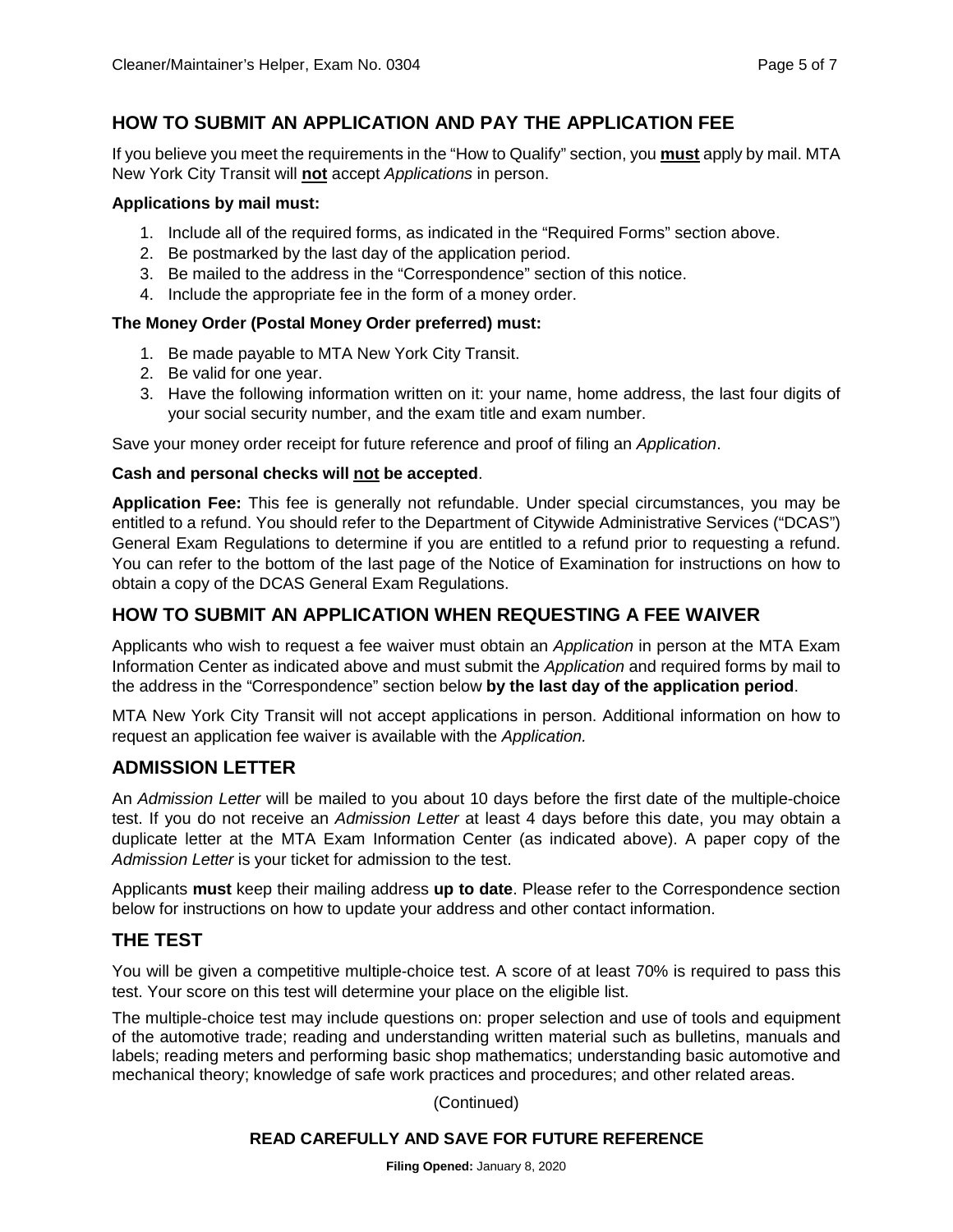# **THE TEST** (Continued)

You will be scheduled to take the test on one of the dates listed in the above "Test Date" box. You will be randomly assigned to a test date and location, and you cannot request that your scheduled test date or location be changed, unless you meet the conditions in the "Special Arrangements" section below.

# **TEST ADMINISTRATION GUIDELINES**

**Warning:** You are not permitted to enter the test site with cellular phones, smart watches, beepers, pagers, cameras, portable media players, or other electronic devices. Calculators are permitted; however, they must be hand-held, battery or solar powered, numeric only. Calculators with functions **other than** addition, subtraction, multiplication and division **are prohibited**. Electronic devices with an alphabetic keyboard or with word processing or data recording capabilities such as planners, organizers, etc. are prohibited. If you use any of these devices in the building at any time before, during or after the test, you may **not** receive your test results, your test score may be nullified, and your application fee will **not** be refunded.

You may not have any other person, including children, present with you while you are being processed for or taking the test and no one may wait for you inside of the test site while you are taking the test.

**Required Identification: You are required to bring one (1) form of valid (non-expired) signature and photo bearing identification to the test site**. The name that was used to apply for the exam must match the first and last name on the photo ID. A list of acceptable identification documents is provided below**. If you do not have an acceptable ID, you may be denied testing.** Acceptable forms of identification (bring one) are as follows: State issued driver's license, State issued identification card, US Government issued Passport, US Government issued Military Identification Card, US Government issued Alien Registration Card, IDNYC, Employer ID with photo, or Student ID with photo.

**Leaving:** You must leave the test site once you finish the test. If you leave the test site after being fingerprinted but before finishing the test, you will not be permitted to re-enter. If you disregard this instruction and re-enter the test site, you may not receive your test results, your test score may be nullified, and your application fee will not be refunded.

# **THE TEST RESULTS**

If you meet the education and experience requirements and pass the competitive multiple-choice test, your name will be placed on an eligible list and you will be given a list number. You will be notified by mail of your test results. If you meet all requirements and conditions, you will be considered for appointment when your name is reached on the eligible list.

# **SPECIAL ARRANGEMENTS**

**Special Test Accommodations:** If you plan to request special testing accommodations due to disability or an alternate test date due to your religious belief, follow the instructions included with your *Application* and mail your request to the address found in the "Correspondence" section below no later than 30 days prior to the first scheduled test date.

(Continued)